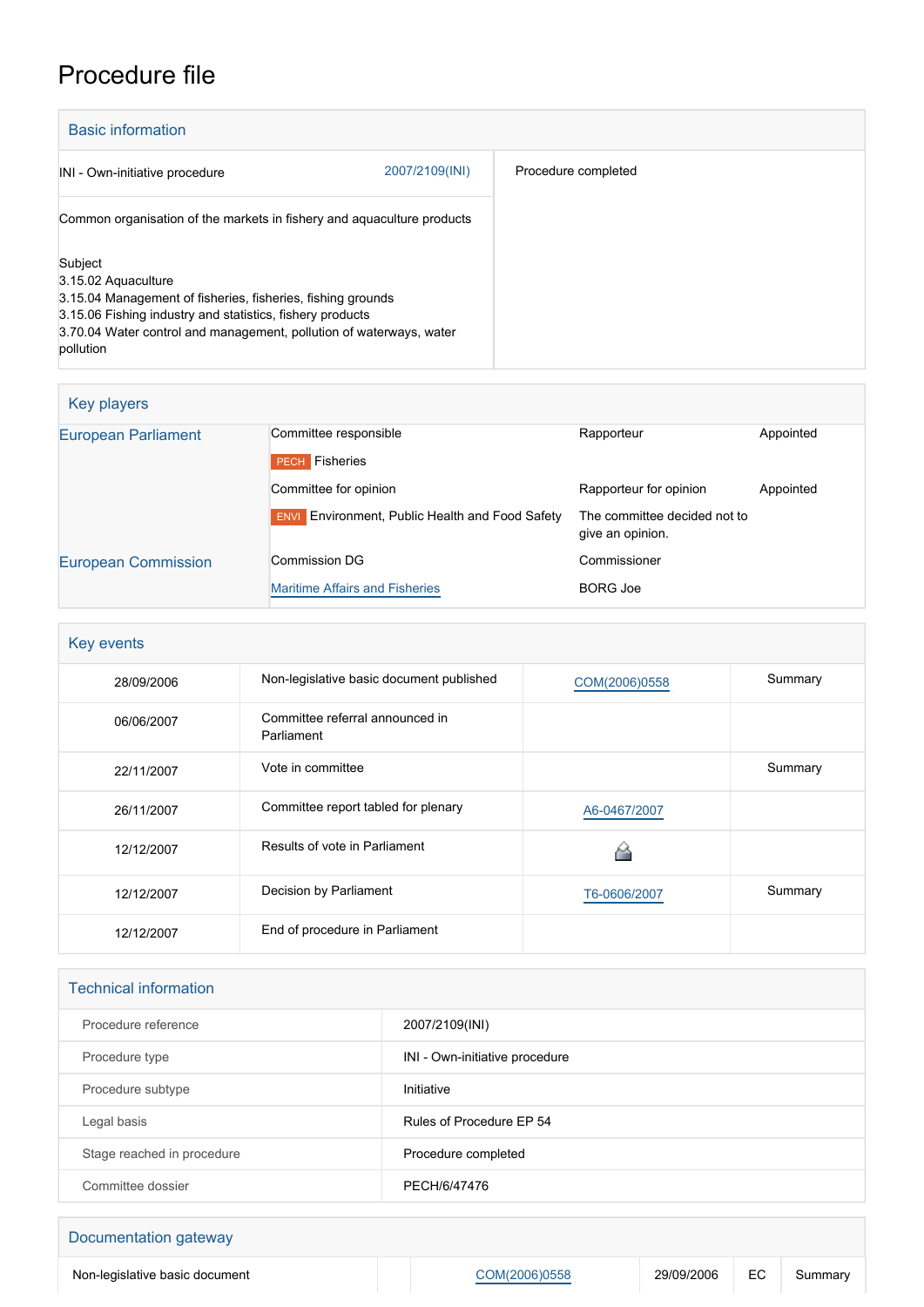| Committee draft report                              | PE393.946    | 10/09/2007 | EP        |         |
|-----------------------------------------------------|--------------|------------|-----------|---------|
| Amendments tabled in committee                      | PE396.452    | 10/10/2007 | EP        |         |
| Committee report tabled for plenary, single reading | A6-0467/2007 | 26/11/2007 | EP        |         |
| Text adopted by Parliament, single reading          | T6-0606/2007 | 12/12/2007 | EP        | Summary |
| Commission response to text adopted in plenary      | SP(2008)0411 | 23/01/2008 | <b>EC</b> |         |
| Commission response to text adopted in plenary      | SP(2008)0532 | 25/02/2008 | EC.       |         |

## Common organisation of the markets in fishery and aquaculture products

PURPOSE: Commission report on the common organisation of the markets in fishery and aquaculture products.

CONTENT: the Commission presents this report following Article 41 of Council Regulation (EC) No 104/2000, which requires a report on the implementation of this Regulation. It is based upon stocktaking of the application of the common organisation of the markets ("the CMO"). Moreover, the Commission services organised consultations by way of questionnaires and received responses from 22 Member States and 3 stakeholders.

The CMO was the first component of the Common Fisheries Policy ("the CFP?). Ever since, it has become one of the CFP pillars. The CMO was created to provide market stability and to guarantee a fair income for producers.

The current CMO laid down in Regulation 104/2000 has moved away from a mere intervention system and now lays more emphasis on sustainability-supportive fishing and marketing activities. The CMO is run on the basis of 23 implementing Regulations. The 2003 Act of Accession introduced sprat and dolphin-fish and added new marketing sizes for Baltic herring.

The Commission examines in this report a number of issues, such as common marketing standards, consumer information, producer organisations, interbranch organisations, prices and intervention, and trade with third countries.

The main conclusions of the report are as follows:

- the policy to reduce the levels of intervention has proved to be effective. The expenses derived from withdrawals have decreased in accordance with the objectives of Regulation No 104/2000. A steady shift from wasteful withdrawals to carry-over operations can be observed. Recourse to intervention very much differs with the Member States;

- the operation of the CMO has confirmed the important role of Producer Organisations. The introduction of operational programmes as a tool for balancing supply and demand has been well received by both Member States and Pos;

- the introduction of inter-branch organisations was not a success. This may reflect an unsatisfactory co-operation between the different operators of the marketing chain. In 2005 there were only 4 organisations recognised in 3 Member States;

- market prices have not followed trends in production costs in spite of the establishment of conservation measures and recovery plans for a number of species. This makes the balancing out of the objectives laid down in Article 33 of the Treaty even more complex;

- the Community market is increasingly dependent on imports from third countries in order to satisfy the needs of consumers and processing industry.

## Common organisation of the markets in fishery and aquaculture products

The Committee on Fisheries adopted a report drawn up by Pedro GUERREIRO (GUE/NGL, PT) following the Commission's report to the Council and the European Parliament of 29 September 2006 on the implementation of Regulation (EC) No 104/2000 on the common organisation of the markets in fishery and aquaculture products.

Members welcomed the Commission's decision to undertake an in-depth evaluation of the existing COM in fisheries and aquaculture products, but regretted the delay of almost a year in submitting the evaluation report. It was necessary, as a matter of urgency, to carry out a far-reaching revision of the COM in fisheries products in order to boost its contribution to guaranteeing incomes in the sector, ensuring market stability, improving the marketing of fisheries products and increasing the value added generated. The Commission was asked submit a communication on the guidelines and a proposal for the revision of the COM in fisheries products, taking account of the proposals set out in the report.

The contribution of the COM in fisheries products to the sector has fallen, especially since the 2000 revision. Members felt that the reversal of this trend, notably by a significant reinforcement of financial resources, must be one of the main objectives of a future revision of the COM in fisheries products, thus enabling it to guarantee Community funding at an adequate level for the fisheries sector's needs. They noted that the existing intervention mechanisms were characterised by a high level of concentration, and called on the Commission to determine whether these mechanisms were the most suitable ones and whether they were sufficiently flexible to meet the needs of the existing structures of production/marketing in the Member States, in order to improve the marketing of fish and ensure a fair income for producers. They also believed it essential to provide increased funding for the COM in fishery products in the forthcoming revision.

The Committee stated that the compensatory payment for tuna should be extended, and also called on the Commission to introduce a compensatory payment for sardines, as Parliament had previously asked.

The report stressed the importance of labelling and of accurate consumer information, with a view to boosting the quality and value added of